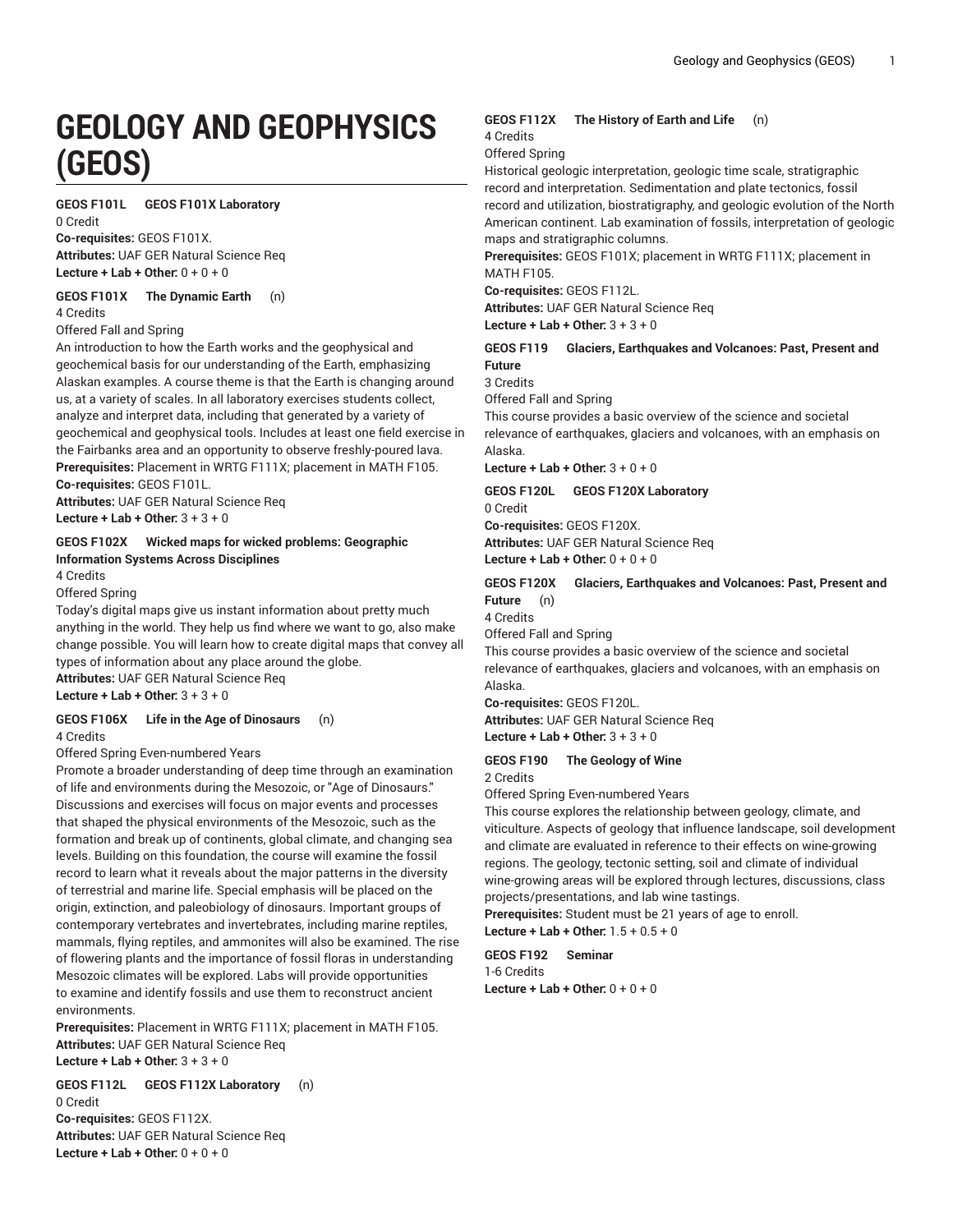#### **GEOS F213 Mineralogy** (n)

#### 4 Credits

#### Offered Fall

Mineral chemistry, atomic structure, elementary crystallography, optical crystallography and descriptive and determinative mineralogy. Instrumental determinative techniques (x-ray diffraction, petrographic microscope).

**Prerequisites:** MATH F151X (may be taken concurrently); CHEM F105X; GEOS F101X.

**Lecture + Lab + Other:** 2 + 6 + 0

**GEOS F214 Petrology and Petrography** (n)

4 Credits

Offered Spring

Origin, occurrence and classification of igneous and metamorphic rocks. Laboratory work involves hand lens identification and thin section examination of representative rocks.

**Prerequisites:** GEOS F213.

**Lecture + Lab + Other:** 2 + 6 + 0

#### **GEOS F221 Introduction to Field Geology**

2 Credits

Offered Spring

This course gives students the opportunity to apply 100-level geologic concepts at field sites with excellent exposures and straightforward stratigraphy. Participants use tools and technology, including a jacob staff, geologic compass, GPS receivers and mapping apps, to measure stratigraphic sections and create a geologic map on a topographic base map.

**Prerequisites:** GEOS F101; GEOS F112. **Lecture + Lab + Other:** 8 + 33 + 24

#### **GEOS F222 Fundamentals of Geospatial Science** 3 Credits

#### Offered As Demand Warrants

This course is an introduction to the principles and applications of geospatial science (remote sensing, GIS and GPS). Fundamental concepts include electromagnetic radiations, map projections, basic computer science, data formats, map-reading and map-making, etc. Practical exercises include field data collections using GPS, photointerpretation using image processing and GIS software packages. **Prerequisites:** GEOG F111X or GEOS F101X.

**Cross-listed with** GEOG F222.

**Lecture + Lab + Other:** 2.5 + 1.5 + 0

# **GEOS F225 Field and Computer Methods in Geology** (n)

2 Credits

Offered Spring

Basic field methods, including field notes, topographic maps, measurement of structural elements, field safety, illustration, field mapping, and the use of GPS for field work are discussed and practiced. Use of computers for processing geologic field data and analytical data, and integration of field data into a simple Geographic Information System. Computers are used for the production of reports and technical illustration. This course will fulfill the department requirement for computer literacy.

**Prerequisites:** GEOS F214 or GEOS F262 (may be taken concurrently). **Lecture + Lab + Other:** 1 + 3 + 0

#### **GEOS F252 Volcanism and Active Geology of the Island of Hawai'i** 2 Credits

Offered As Demand Warrants

A field-based course introducing students to the volcanism and active geology of Hawai'i, and by extension, other oceanic islands. Topics include physical features of the volcanoes, plate tectonics and the origin of volcanism, and the "life cycle" of oceanic islands.

**Prerequisites:** GEOS F101X, GEOS F120X or GE F261.

#### **Stacked with** GEOS F352.

**Special Notes:** Students cannot take both GEOS F252 and GEOS F352 for credit.

**Lecture + Lab + Other:** 7.5 + 25 + 0

#### **GEOS F258 Unmanned Aircraft Systems (UAS) Operations** 3 Credits

Offered As Demand Warrants

Covers the use of unmanned aircraft systems (UAS), sensors, and support infrastructure required to conduct a selected mission set. Emphasis is on mission analysis, planning, and conduct, including definition of requirements/constraints, identification of appropriate assets, flight planning considerations, and data analysis requirements. Teams coordinate resources for mission and report results. **Cross-listed with** CS F258; EE F258; and ME F258.

**Lecture + Lab + Other:** 3 + 0 + 0

**GEOS F292 Seminar**

1-6 Credits **Lecture + Lab + Other:** 1-6 + 0 + 0

**GEOS F292P Seminar**

1-6 Credits

**Lecture + Lab + Other:** 1-6 + 0 + 0

#### **GEOS F300 Internship in Geography or Geoscience** 1-3 Credits

Offered Fall, Spring and Summer

Supervised pre-professional experience in a business or agency (public or private). Course may be repeated for credit up to a maximum of 6 credits. **Prerequisites:** Junior or Senior standing with 3.0 GPA; an internship plan approved by the intern's faculty supervisor.

**Cross-listed with** GEOG F300.

**Lecture + Lab + Other:** 0 + 0 + 3-10

#### **GEOS F303 Geography of United States and Canada** (s) 3 Credits

Offered Fall Even-numbered Years

In-depth examination of the natural, political, cultural, and economic characteristics of the U.S. and Canada and their major sub-regions. Explores contrasts in U.S. and Canadian historical, cultural and political geography; sources of national identity; and interactions with aboriginal peoples. Includes economic and political relationships between the two countries.

**Prerequisites:** An introductory geography course or background in United States or Canadian history, social science, or cultures. **Crosslisted with** GEOG F303.

**Lecture + Lab + Other:** 3 + 0 + 0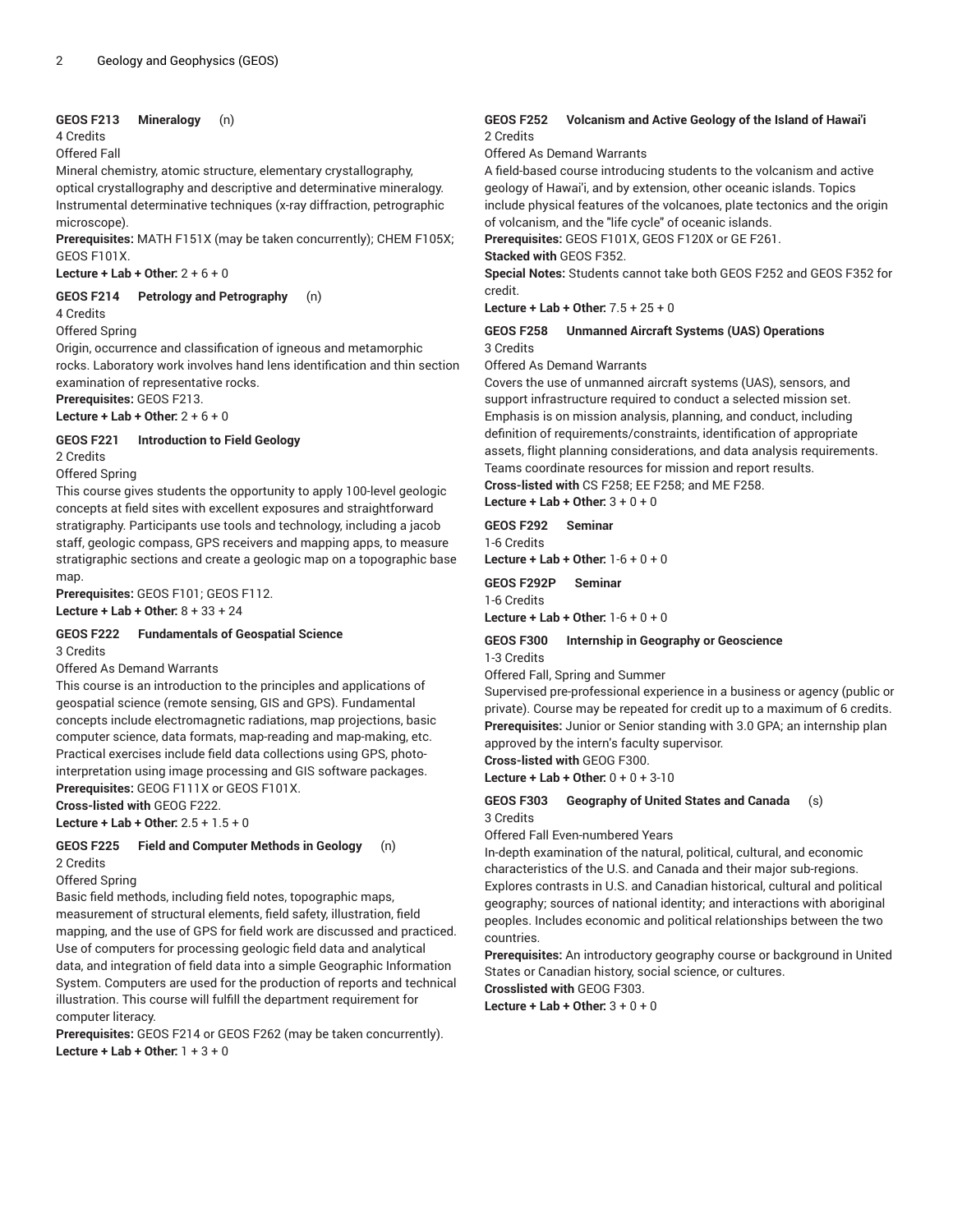#### **GEOS F304 Geomorphology** (n)

3 Credits

Offered Fall Even-numbered Years

Surface features of the Earth and the processes which create or modify them. Application to Quaternary history, environmental science and related fields. Laboratory examination of topographic maps and aerial photographs, introduction to geomorphic measurements.

**Prerequisites:** GEOS F101X, GEOG F111X.

**Crosslisted with** GEOG F308. **Lecture + Lab + Other:** 3 + 0 + 0

**GEOS F309 Tectonics** (W)

3 Credits

Offered Fall

In-depth exploration of Plate Tectonics theory including plate boundary interactions- which trigger volcanoes and earthquakes, form mountain belts and oceans- via geochemistry, sedimentology, geophysics and structure. Understanding creation and evolution of lithosphere and mantle, how we detect tectonic processes and how present tectonic environments help reconstruct ancient crustal events.

**Prerequisites:** WRTG F211X, WRTG F212X, WRTG F213X or WRTG F214X; GEOS F112X; GEOS F214 or GEOS F262 (either may be taken concurrently).

**Lecture + Lab + Other:** 3 + 0 + 0

#### **GEOS F310 Digital Cartography and Geovisualization** (s) 4 Credits

Offered As Demand Warrants

The concepts of map design, layout and presentation to effectively visualize and communicate complex spatial data.

**Prerequisites:** Permission of instructor. **Cross-listed with** GEOG F310.

**Lecture + Lab + Other:** 3 + 3 + 0

#### **GEOS F314 Structural Geology** (n)

4 Credits

#### Offered Spring

Introductory overview of how rocks are deformed, types of geological structures including folds, faults and penetrative fabrics, and the associations of structures characteristic of different tectonic settings. Provides background in structural geology. Emphasis in the laboratory on examples and techniques that are broadly applicable in geology, especially interpreting geologic maps.

**Prerequisites:** GEOS F320, GEOS F322 or GEOS F214 (GEOS F214 may be taken concurrently); MATH F152X; PHYS F123X or PHYS F211X. **Lecture + Lab + Other:** 3 + 3 + 0

#### **GEOS F315 Paleobiology and Paleontology** (W, n)

4 Credits

Offered Fall

Survey of the history of life on Earth as represented in the fossil record. Contribution of paleontology to the study of evolution, past environments and paleogeography; biostratigraphically important invertebrate fossil groups and their temporal ranges; evolution of terrestrial flora and fauna; current issues in paleontology. Emphasis on recognition of major. **Prerequisites:** BIOL F103X or BIOL F115X or GEOS F112X; WRTG F111X; WRTG F211X, WRTG F212X, WRTG F213X or WRTG F214X. **Lecture + Lab + Other:** 3 + 3 + 0

#### **GEOS F317 Paleontological Research and Laboratory Methods** (O) 2 Credits

Offered Spring Even-numbered Years

This introductory course covers the fundamentals of paleontological research and laboratory methods including fossil preparation, curation and digital imaging techniques such as microphotography and photogrammetry. Emphasis is placed on oral presentation of research results for both scientific and public audiences.

**Prerequisites:** GEOS F101X and GEOS F112X.

**Lecture + Lab + Other:** 1 + 3 + 0

#### **GEOS F322 Stratigraphy and Sedimentation** (n)

4 Credits

Offered Fall

Analysis and interpretation of sedimentary rocks in stratigraphic successions based on comparison with features found in modern depositional environments. Application of the principles of facies analysis and litho-, bio-, sequence, and chronostratigraphy in surface and subsurface examples. Emphasis in the laboratory on interpretation of depositional environments based on lithofacies, biofacies and sedimentary structures and correlation of stratigraphic sequences using surface and subsurface data.

**Prerequisites:** GEOS F101X or GE F261; GEOS F112X. **Lecture + Lab + Other:** 3 + 3 + 0

#### **GEOS F339 Change Detection in Arctic Systems** (n, n) 4 Credits

Offered Spring Odd-numbered Years

This course focuses on methods for measuring landscape change within Arctic Systems as well as the geomorphology of glacial landforms. A semester long research project, field and lab based activities, and a field trip will provide opportunities to learn about and experience the application of a variety of technologies.

**Prerequisites:** GEOG F111X or GEOS F101X; NRM F338.

# **Cross-listed with** GEOG F339.

**Lecture + Lab + Other:** 3 + 3 + 0

#### **GEOS F352 Volcanism and Active Geology of the Island of Hawai'i** 2 Credits

Offered As Demand Warrants

A field-based course introducing students to the volcanism and active geology of Hawai'i, and by extension, other oceanic islands. Topics include physical features of the volcanoes, plate tectonics and the origin of volcanism, and the "life cycle" of oceanic islands.

**Prerequisites:** GEOS F213 or GEOS F262; GEOS F214, GEOS F222 or GEOS F225.

#### **Stacked with** GEOS F252.

**Special Notes:** Students cannot take both GEOS F252 and GEOS F352 for credit.

**Lecture + Lab + Other:** 7.5 + 25 + 0

#### **GEOS F370 Sedimentology and Structural Geology for Petroleum Engineers** (n)

4 Credits

Offered Fall

Origin and distribution of sedimentary rocks including depositional environments, stratigraphic relationships and structures. Emphasis on the relationship to petroleum occurrences and petroleum exploration. Laboratory exercises on mapping, structural problems and facies relationships in petroleum exploration.

**Prerequisites:** GEOS F101X or GE F261.

**Cross-listed with** PETE F370.

**Lecture + Lab + Other:** 3 + 3 + 0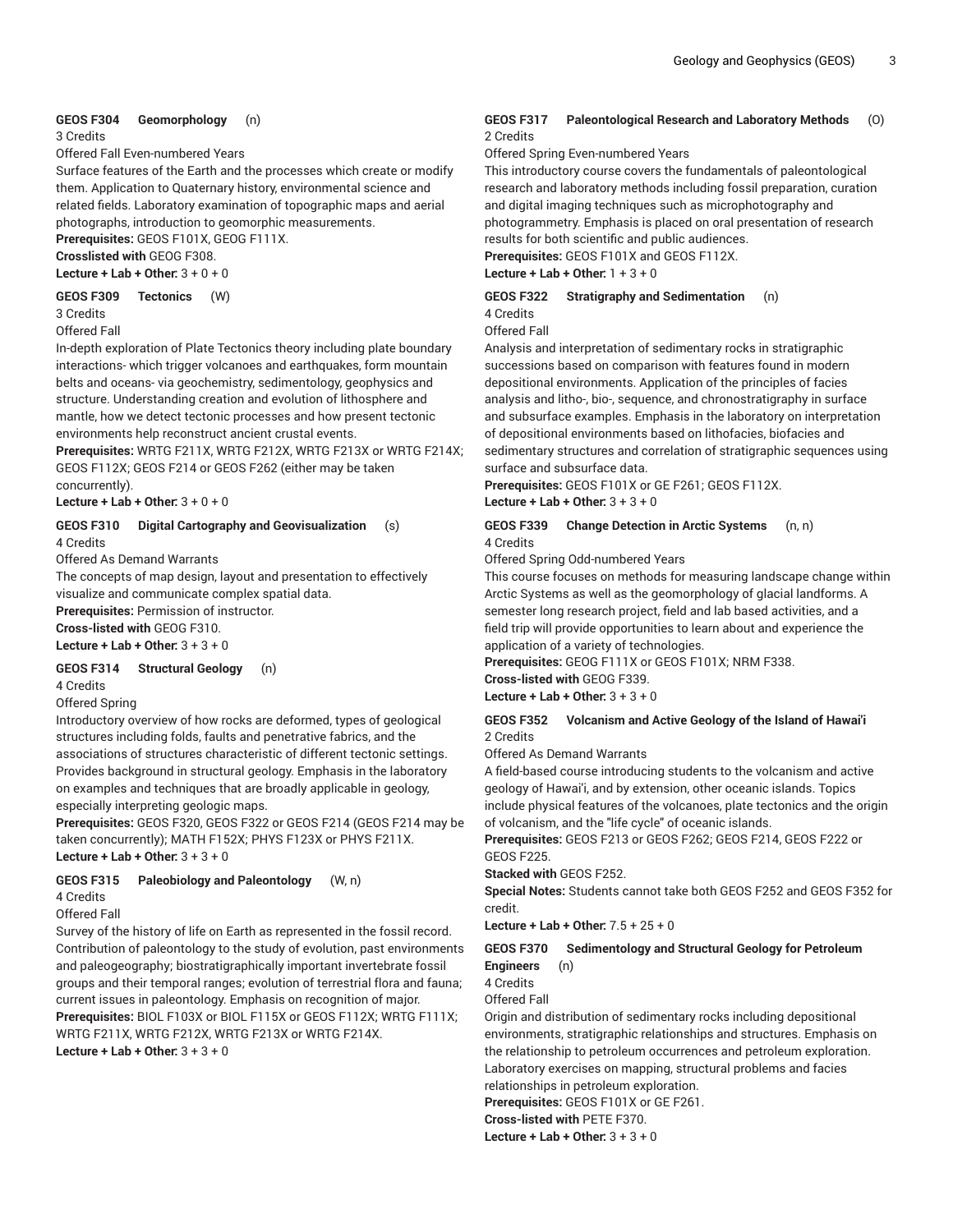# **GEOS F375 Oral Communication Skills for Geoscientists**

1 Credit

#### Offered As Demand Warrants

This course will give you skills and practice in oral communication,

especially as applied to professional geology. The course will provide a comfortable environment for students to develop and improve their skills both in creating and delivering oral presentations. The specific focus will vary with the instructor.

**Prerequisites:** COJO F131X or COJO F141X; GEOS F225; junior standing. **Lecture + Lab + Other:** 0.5 + 0 + 1.5

#### **GEOS F380 Geological Hazards**

3 Credits

#### Offered Spring

Survey of natural hazards and the disasters they cause, with emphasis on geological hazards in Alaska. Investigation of hazardous phenomena, prediction and mitigation. Topics to include: earthquakes, volcanoes, tsunamis, weather/climate, and asteroid impacts. Provides a foundation in basic geological hazards related to science, suitable for use in teaching, communications, policy and emergency management careers. **Prerequisites:** GEOS F101X or GEOS F120X or GEOS F106X.

**Lecture + Lab + Other:** 3 + 0 + 0

## **GEOS F392 Seminar**

1-6 Credits

**Lecture + Lab + Other:** 0 + 0 + 0

**GEOS F392P Seminar** 1-6 Credits **Lecture + Lab + Other:** 1-6 + 6 + 0

**GEOS F398 Research**

1-6 Credits **Lecture + Lab + Other:** 0 + 0 + 0

# **GEOS F406 Volcanology**

3 Credits

#### Offered Spring Odd-numbered Years

Physical processes of volcanism. Topics include physical properties of magmas, eruption mechanisms, deposition mechanism and volcanic hazards. Emphasis on explosive volcanism and its products, pyroclastic rocks. Geochemistry and petrology will not be emphasized in this course. **Prerequisites:** GEOS F101X or GEOS F120X; MATH F251X; PHYS F123X or PHYS F211X.

**Stacked with** GEOS F606.

**Lecture + Lab + Other:** 3 + 0 + 0

#### **GEOS F413 Geology of Alaska**

2 Credits

Offered Fall Odd-numbered Years

An overview of the geological provinces of Alaska, followed by in-depth exploration of the geologic history and tectonic evolution of those regions.

**Prerequisites:** GEOS F309 and GEOS F314. **Stacked with** GEOS F612. **Lecture + Lab + Other:** 2 + 0 + 0

#### **GEOS F416 Applied Geophysics** (n)

3 Credits

Offered Spring Even-numbered Years

Introduction to the theory and practice of geophysical techniques and the interpretation and modeling of geophysical data. Topics include: gravity, GPS, magnetic seismic, and electrical methods and their application to regional and local geophysical exploration in Alaska. **Prerequisites:** GEOS F419.

**Lecture + Lab + Other:** 2 + 3 + 0

#### **GEOS F417 Introduction to Geochemistry** (n) 3 Credits

Offered Fall

Application of chemical principles and elemental/isotopic behavior to the study of the Earth. Topics include: aqueous geochemistry, hightemperature mineral-elemental chemistry, isotopic chemistry, kinetics and thermochemistry.

**Prerequisites:** CHEM F106X; GEOS F322 or CHEM F202. **Stacked with** GEOS F618.

**Lecture + Lab + Other:** 3 + 0 + 0

#### **GEOS F419 Solid Earth Geophysics**

3 Credits

Offered Fall Odd-numbered Years

Concepts and techniques of geophysics including origin of the Earth, its structure and large scale dynamic processes responsible for its surface features. Geophysical techniques including seismology, gravity and magnetic methods are discussed along with measurements of the Earth's thermal structure, rotation rates, and tidal effects.

**Prerequisites:** MATH F251X; PHYS F124X.

**Lecture + Lab + Other:** 3 + 0 + 0

#### **GEOS F422 Geoscience Applications of Remote Sensing** (n) 3 Credits

#### Offered As Demand Warrants

Remote sensing and its applications to geologic, environmental and physical sciences. Includes physical principles, digital image processing and hands-on project experience using satellite images for mapping and change detection. Course is not available for audit.

**Prerequisites:** PHYS F124X or PHYS F212X; junior standing.

**Lecture + Lab + Other:** 2 + 3 + 0

#### **GEOS F423 Geopolitics of Energy** (s) 3 Credits

Offered Fall Odd-numbered Years

Examines the impacts that energy resource exploration, development, production, and transportation have on the internal politics of various countries in the world, and on international economic and political relationships. Explores the cultural, political, economic, physical, and historical underpinnings of contemporary geopolitical events involving energy resources, and explores possible future scenarios.

**Prerequisites:** One of the following courses: GEOG F101X, GEOG F312, GEOG F405, GEOS F101X, NRM F101, NRM F403, PS F201X, PS F221X, PS F304, PS F323, ECON F235X, ECON F335, ECON F439 or ECON F463; junior standing.

**Cross-listed with** GEOG F423, NRM F423. **Special Notes:** Recommended GEOG F101X. **Lecture + Lab + Other:** 3 + 0 + 0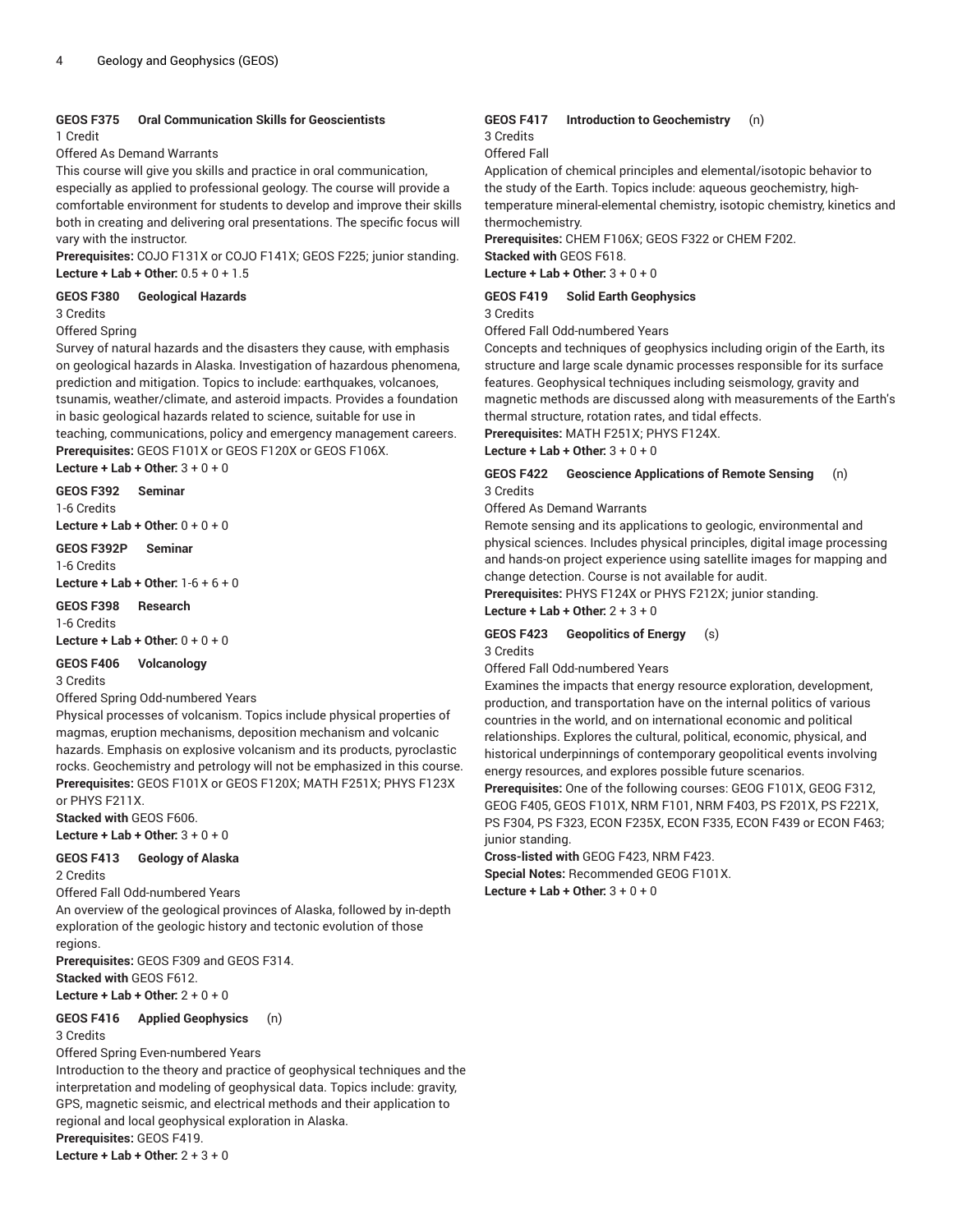#### **GEOS F424 International Volcanological Field School**

3 Credits

Offered Summer

A field-based course that takes students to designated volcanoes and provides an opportunity to learn about volcanic processes through direct examination of volcanic products. Specific location to be announced at registration. Course may be repeated for credit when location varies. Students registering for the class must complete the course application and provide a reference letter.

**Prerequisites:** application required, permission of instructor, appropriate background in Geology, Chemistry and Physics.

#### **Stacked with** GEOS F624.

**Special Notes:** Students must be in good health, capable of hiking for at least 20 km per day carrying heavy backpacks, and be willing to camp under primitive, remote and possibly uncomfortable conditions. **Lecture + Lab + Other:** 2 + 1 + 0

#### **GEOS F428 Elementary Scanning Electron Microscopy**

1 Credit

Offered Spring

Basic theory and operating procedures for scanning electron microscopy. Includes sample preparation, imaging and qualitative elemental analysis. Biological and nonbiological applications are covered.

**Prerequisites:** Junior standing.

**Stacked with** GEOS F628.

**Lecture + Lab + Other:** 0.5 + 1.5 + 0

#### **GEOS F429 Geography of the Arctic and Circumpolar North** (s) 3 Credits

Offered Fall

An in-depth examination of the physical, cultural, social, political and economic geographies of the Circumpolar North. Special emphasis on the patterns and processes of contemporary environmental change, human adaptations to high latitude environments, Arctic geopolitics and security, and the spatial patterns of northern economic development. **Prerequisites:** GEOG F101X or GEOG F111X.

**Cross-listed with** ACNS F429; GEOG F429.

**Stacked with** ACNS F629; GEOG F629.

**Lecture + Lab + Other:** 3 + 0 + 0

#### **GEOS F430 Statistics and Data Analysis in Geology** (n)

3 Credits

Offered Spring

Computer-supported geologic applications of elementary statistics, Markov chains, time-series analysis, trend-surface analysis, factor analysis, cluster analysis, discriminant analysis, and multiple regression. **Prerequisites:** GEOS F225; STAT F200X.

**Lecture + Lab + Other:** 3 + 0 + 0

#### **GEOS F431 Foundations of Geophysics**

4 Credits

Offered Fall

Applications of continuum mechanics, heat flow theory, and potential theory to geophysical, geologic and glaciological problems. Topics such as postglacial rebound, non-Newtonian fluid flow, thermal convection, stress-relaxation, rheology of earth materials, gravity, and magnetics will be discussed. Emphasis will be placed on methods and tools for solving a variety of problems in global and regional geophysics and the geophysical interpretation of solutions.

**Prerequisites:** GEOS F419, MATH F302, and MATH F314. **Stacked with** GEOS F631.

**Lecture + Lab + Other:** 3 + 3 + 0

#### **GEOS F436 Programming and Automation for Geoscientists** 2 Credits

Offered Fall

Basic concepts of computer programming and effective task automation for computers, with an emphasis on tools and problems common to the geosciences and other physical sciences. Use of Python, Jupyter Notebooks, shell scripting and command line tools, making scientific figures, maps and visualizations. Provided asynchronously remotely. **Prerequisites:** Senior standing.

**Stacked with** GEOS F636.

**Lecture + Lab + Other:** 1 + 3 + 0

#### **GEOS F438 Basin Analysis** 3 Credits

Offered As Demand Warrants

Examines sedimentary basins as a record of subsidence. Review and discuss techniques used to image basin stratigraphy as well as the quantitative techniques which can be used to recover basin history. **Prerequisites:** GEOS F322 or GEOS F370.

**Recommended:** GEOS F314; GEOS F419. **Stacked with** GEOS F638.

**Lecture + Lab + Other:** 3 + 0 + 0

#### **GEOS F452 Quaternary Seminar** 3 Credits

Offered As Demand Warrants

Discussion of the Quaternary Period (relatively recent past -- spanning the past two million years) in order to gain a better understanding of the landscape, biota and climate of the present day. Quaternary studies are concerned with the historical dimension of the natural sciences. This seminar will range widely over diverse interdisciplinary subjects of Quaternary interest, such as paleoclimatology, paleobiogeography, vertebrate paleontology and sedimentology.

**Prerequisites:** GEOS F304; GEOS F315; GEOS F322.

**Cross-listed with** ANTH F451.

**Stacked with** GEOS F651; ANTH F651.

**Lecture + Lab + Other:** 3 + 0 + 0

#### **GEOS F453 Palynology and Paleopalynology** (n) 4 Credits

Offered Fall Even-numbered Years

Survey of the evolutionary record of palynomorphs and their uses in biostratigraphy and paleoclimatology. Focus on evolution of palynomorphs from Precambrian to the present and concurrent evolutionary developments of producing plants. Use of Quaternary palynofloras in reconstructing global climates. Labs involve collection of herbarium specimens, processing of fossil palynomorphs, study of type slides and a survey of palynofloras from each geologic period. **Prerequisites:** BIOL F115X or GEOS F315; senior standing. **Stacked with** GEOS F653.

**Lecture + Lab + Other:** 3 + 3 + 0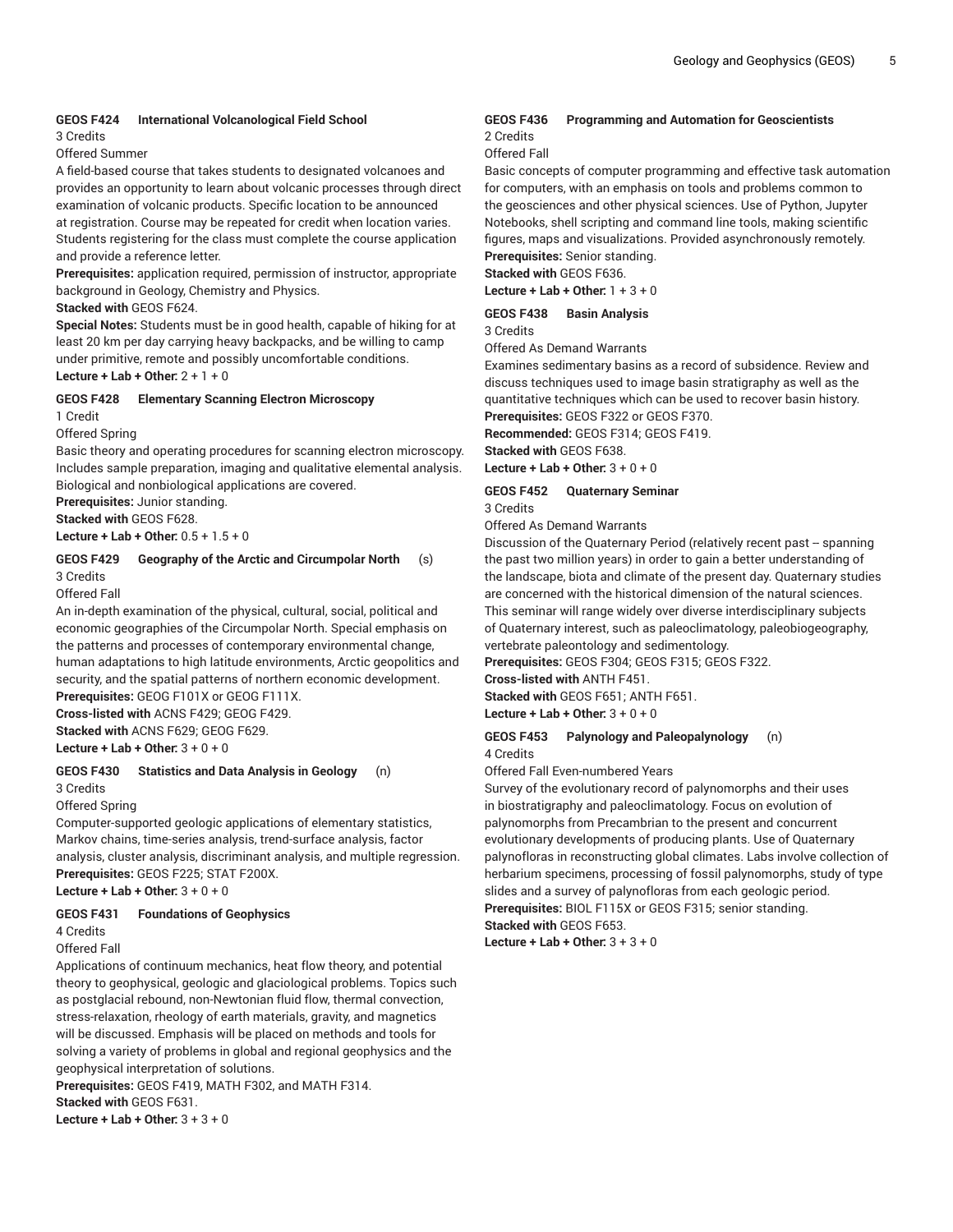#### **GEOS F454 Field Geology** (W, n)

#### 6 Credits

Offered Summer Odd-numbered Years

Mapping sedimentary and crystalline rocks in different tectonic settings in central Alaska using analog and digital tools. Collecting structural and lithological data, compiling geologic maps, and drafting written reports. Mapping challenges increase from intensive guidance by "geo buddies" during the initial project to independent mapping during the final capstone project.

**Prerequisites:** WRTG F111X; WRTG F211X, WRTG F212X, WRTG F213X, WRTG F214X; GEOS F214; GEOS F225; GEOS F309; GEOS F314; GEOS F315; GEOS F322; junior standing. **Lecture + Lab + Other:** 6 + 0 + 0

#### **GEOS F456 Paleopedology**

3 Credits

#### Offered As Demand Warrants

Origin, classification, composition, transportation, deposition and diagenesis of sediments. Emphasis on sedimentary processes, sedimentary petrology and interpretation of ancient sedimentary rocks. Not intended for Geoscience majors and does not substitute for Geos 322.

**Prerequisites:** GEOS F322 or NRM F380. **Stacked with** GEOS F656.

**Lecture + Lab + Other:** 3 + 0 + 0

#### **GEOS F458 Applications of GPS and GIS in Geophysics** (n) 3 Credits

Offered As Demand Warrants

Application of Geographic Information Systems (GIS) to geospatial problems in volcanology, glaciology, environmental mapping and other geophysical disciplines. Landscape classification, linear regression modeling, and manipulation of geodatabases using ESRI's ArcGIS software. Use of model builder and Python scripting to automate geospatial processing. Hands-on experience with recreational, mapping and survey-grade GPS receivers. Differential correction of GPS solutions using real-time and post-processing methods. Course is not available for audit.

**Prerequisites:** GEOG F338 or NRM F338. **Cross-listed with** GEOG F458. **Stacked with** GEOS F658. **Lecture + Lab + Other:** 2 + 3 + 0

# **GEOS F460 The Dynamic Alaska Coastline**

3 Credits

Offered Spring Even-numbered Years

Alaska's diverse coastal system provides abundant ecosystem services and globally important resources. This course provides an interdisciplinary perspective on the dynamic coastal landscape of Alaska from Southcentral to the Arctic, and delves into the driving geological, oceanographic and climate processes shaping Alaska's past and present coastline. Through a semester long research projects students will learn how to measure and map coastal changes associated with natural and human perturbations. An overnight field trip will serve as an active learning opportunity to integrate course knowledge with hands-on field work.

**Prerequisites:** Junior standing; GEOG F111X or GEOS F101X; CHEM F105X or PHYS F123X; NRM F338 or equivalent GIS coursework. **Stacked with** GEOS F660.

**Lecture + Lab + Other:** 3 + 0 + 0

# **GEOS F465 Geoarchaeology**

#### 3 Credits

Offered As Demand Warrants

Geological context of archaeological sites and the geologic factors that affect their preservation, with emphasis on Alaska. Includes a one or twoday weekend field trip in late April or early May.

**Prerequisites:** GEOS F101X, an introductory course in archaeology.

**Cross-listed with** ANTH F465.

**Lecture + Lab + Other:** 3 + 0 + 0

#### **GEOS F469 Geodetic Methods and Modeling** 3 Credits

Offered Fall Odd-numbered Years

Theory and application of modern geodetic tools to measure Earth's surface deformation with emphasis on GPS and InSAR. Basics of data processing. Evaluation of signals and modeling of their sources. Applications include magma systems, earthquake cycle, and hydro- and cryosphere. Labs in Python require programming experience (GEOS F636/ F436).

**Prerequisites:** MATH F410; MATH F314; MATH F432. **Stacked with** GEOS F669.

**Lecture + Lab + Other:** 2 + 3 + 0

**GEOS F477 Ice in the Climate System** (n) 3 Credits

Offered As Demand Warrants

Earth's cryosphere includes seasonal snow, permafrost, sea ice, mountain glaciers and ice sheets. This course will cover the formation of each of these forms of snow and ice and their response to changing environmental conditions. Interdisciplinary perspectives allow study of the role snow and ice plays within the Arctic system.

**Prerequisites:** PHYS F123X or PHYS F211X; MATH F251X.

**Lecture + Lab + Other:** 2 + 3 + 0

#### **GEOS F480 Climate Change Processes: Past, Present, Future** 4 Credits

Offered Fall Odd-numbered Years

This 'synthesis' course for Geography, NRM, or Natural Sciences undergraduates provides literacy in the rapidly developing field of climatechange science. Students will gain an understanding of climate dynamics and Earth's climate history and will be trained to critically evaluate the validity of paleoclimatic reconstructions and climate-model predictions. **Prerequisites:** Junior or senior standing in major; ATM F401, GEOS F315, MSL F419 or MSL F481.

**Cross-listed with** ATM F480, GEOG F480.

**Stacked with** ATM F680 and GEOS F680. **Lecture + Lab + Other:** 4 + 0 + 0

#### **GEOS F482 Geoscience Seminar**

1 Credit

Offered Fall and Spring

A weekly seminar, given by guest speakers, on a topic in geosciences. Students are expected to prepare for the seminars and to participate in discussion following the seminars.

**Stacked with** GEOS F682.

**Lecture + Lab + Other:** 1 + 0 + 0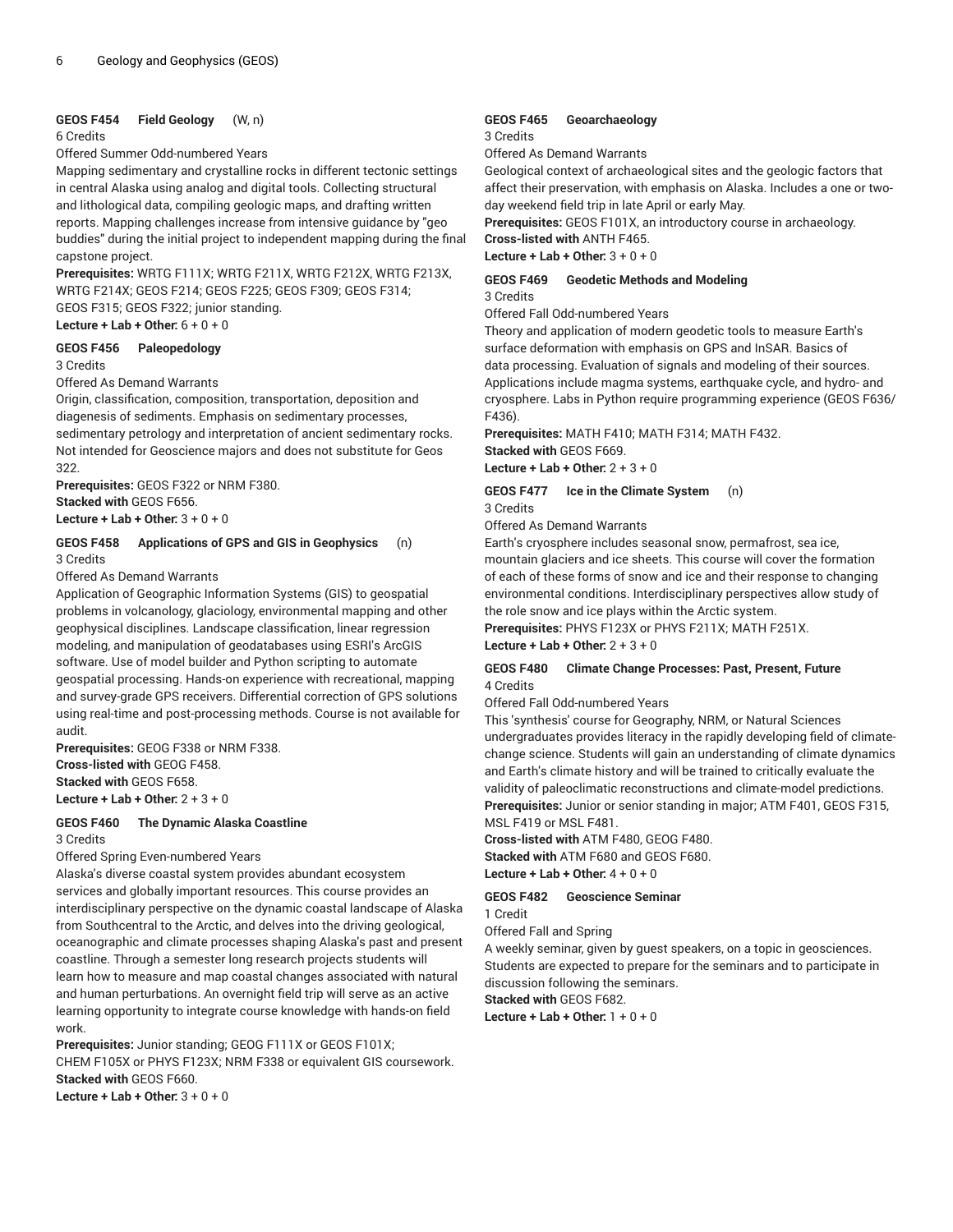# **GEOS F483 Research Design, Writing and Presentation Methods** (O,

W, n) 3 Credits

Offered Fall

This is a capstone professional development class where students write a research proposal, participate in engagement activities, and produce professional documents that prepare students for graduate and professional careers. It is writing and oral intensive and will focus on the oral and written presentation of your work.

**Prerequisites:** COJO F131X or COJO F141X; WRTG F211X, WRTG F212X, WRTG F213X or WRTG F214X; junior standing.

**Cross-listed with** GEOG F483. **Lecture + Lab + Other:** 3 + 0 + 0

#### **GEOS F485 Mass Extinctions, Neocatastrophism and the History of Life**

# 3 Credits

Offered Spring Odd-numbered Years

In-depth analysis of the literature regarding mass extinction, focusing on evidence for catastrophes and impact on the uniformitarian paradigm. Effects of mass extinctions on the evolutionary history of extant and fossil animals and plants will be explored through readings from classic and current literature in paleontology. The course will emphasize critical reading and application of scientific methods to reconstruction of geologically rapid events in deep time.

**Prerequisites:** GEOS F322 and GEOS F315. **Lecture + Lab + Other:** 3 + 0 + 0

#### **GEOS F486 Vertebrate Paleontology** (n) 3 Credits

Offered Spring Odd-numbered Years

The study of vertebrate evolution through geologic time. Covers the temporal range, diversity and systematics of major vertebrate groups as documented in the fossil record, with an emphasis on current problems in vertebrate evolutionary pattern and process. Labs emphasize comparative morphology and identification of major vertebrate groups. **Prerequisites:** BIOL F310 or GEOS F315.

**Cross-listed with** BIOL F486.

**Stacked with** GEOS F686; BIOL F686.

**Lecture + Lab + Other:** 2 + 3 + 0

#### **GEOS F488 Undergraduate Research**

1-3 Credits

Offered As Demand Warrants

Advanced research topics from outside the usual undergraduate requirements.

**Prerequisites:** Permission of instructor.

**Recommended:** A substantial level of technical/scientific background. **Lecture + Lab + Other:** 1-3 + 0 + 0

#### **GEOS F488P Undergraduate Research**

1-3 Credits

Offered As Demand Warrants

Advanced research topics from outside the usual undergraduate requirements.

**Prerequisites:** Permission of instructor.

**Recommended:** A substantial level of technical/scientific background. **Lecture + Lab + Other:** 1-3 + 0 + 0

#### **GEOS F492 Seminar**

1-6 Credits **Lecture + Lab + Other:** 0 + 0 + 0

#### **GEOS F492P Seminar**

1-6 Credits

**Lecture + Lab + Other:** 0 + 0 + 0

#### **GEOS F499 Geology and Geophysics Senior Thesis** 3 Credits

This course is intended for talented students to explore geology or geophysics more deeply through research under the mentorship of a faculty member in the department.

**Prerequisites:** Geology and Geophysics major with senior standing and a GPA of 3.2 or higher, completion of a minimum of 2 credits of GEOS F488 on a project approved by faculty mentor and department chair, and submission of a proposal approved by faculty mentor and department chair.

**Lecture + Lab + Other:** 3 + 0 + 0

# **GEOS F600 Introduction to X-ray Spectrometry**

3 Credits Offered Fall

Theory of X-ray spectrometry, qualitative and quantitative elemental analysis. Mechanics of electron, microprobe and X-ray fluorescence analysis. Applicable to geologic, materials science and biologic samples. Required for use of the microprobe at UAF.

**Prerequisites:** PHYS F212X; STAT F300; GEOS F417; graduate standing in the sciences or engineering.

**Lecture + Lab + Other:** 2 + 3 + 0

# **GEOS F602 Geophysical Fields**

3 Credits

Offered Spring Odd-numbered Years

Introduction to the application of potential theory and its associated mathematical tools to fields of geophysical interest, namely gravity, magnetics, and heat flow. Emphasis will be placed on methods and tools for solving a variety of problems in global and regional geophysics, and the geophysical interpretation of solutions.

**Prerequisites:** MATH F410 and MATH F432; or graduate standing. **Lecture + Lab + Other:** 3 + 0 + 0

### **GEOS F604 Seismology**

3 Credits

Offered Spring Odd-numbered Years

Sources of ground motion including focal mechanisms, magnitude and propagation of waves within the earth. Measurement of seismic data by analog and digital techniques and subsequent treatment of seismic data by various techniques including inversion.

**Lecture + Lab + Other:** 3 + 0 + 0

### **GEOS F605 Geochronology**

3 Credits

Offered Fall Odd-numbered Years

Application of the most commonly used radiometric dating methods to geologic problems. Fundamentals of the K-Ar, Rb-Sr, fission-track, U-Th-Pb and C methods. Laboratory training in K-Ar and fission-track dating techniques.

**Prerequisites:** Graduate standing. **Lecture + Lab + Other:** 3 + 0 + 0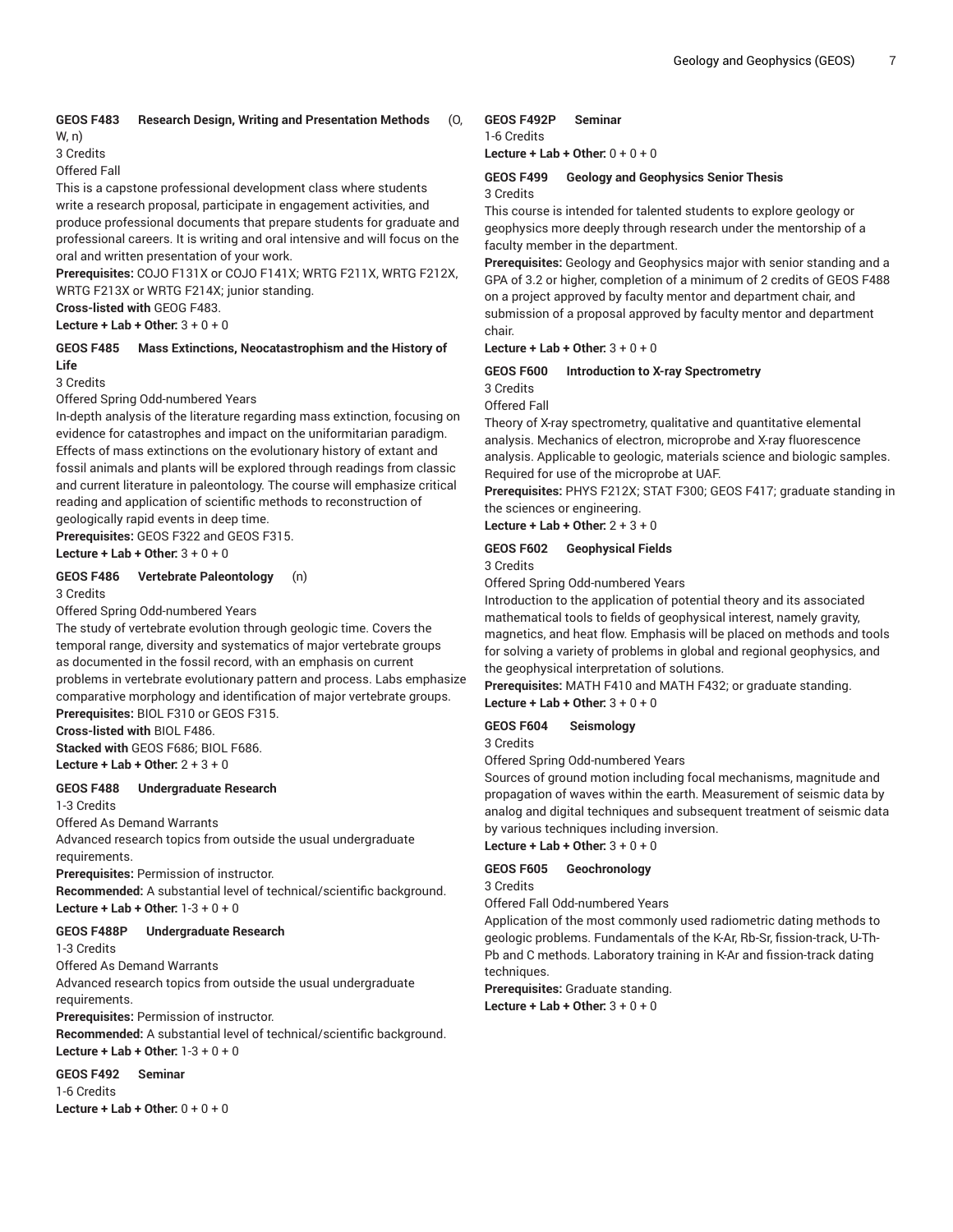#### **GEOS F606 Volcanology**

#### 3 Credits

Offered Spring Odd-numbered Years

Physical processes of volcanism. Topics include physical properties of magmas, eruption mechanisms, deposition mechanism and volcanic hazards. Emphasis on explosive volcanism and its products, pyroclastic rocks. Geochemistry and petrology will not be emphasized in this course.

**Prerequisites:** Graduate standing. **Stacked with** GEOS F406.

**Lecture + Lab + Other:** 3 + 0 + 0

**GEOS F607 Advanced Paleomagnetism**

2 Credits

Offered As Demand Warrants **Lecture + Lab + Other:** 0 + 0 + 0

#### **GEOS F611 Advanced Structural Geology and Tectonics** 3 Credits

Offered As Demand Warrants

This advanced course in structural geology and tectonics offers indepth treatment of topics that may vary with each offering. Examples are tectonics and sedimentation, mountain belts of the world, structural analysis, structural geology of specific tectonic settings, active tectonics and topography, structural interpretation of seismic reflection data, and other topics.

**Prerequisites:** GEOS F314; graduate standing.

**Special Notes:** Course may be repeated for different topics up to three times for credit.

**Lecture + Lab + Other:** 3 + 0 + 0

#### **GEOS F612 Geology of Alaska**

2 Credits

Offered Fall Odd-numbered Years

An overview of the geological provinces of Alaska, followed by in-depth exploration of the geologic history and tectonic evolution of those regions.

**Prerequisites:** Graduate standing. **Stacked with** GEOS F413.

**Lecture + Lab + Other:** 2 + 0 + 0

#### **GEOS F613 Global Tectonics**

3 Credits

#### Offered As Demand Warrants

An advanced course dealing with tectonic theory. Emphasis on plate tectonics with discussions of the evidence supporting the plate hypothesis and the interaction of plates both past and present. **Prerequisites:** GEOS F314 and GEOS F322; OR graduate standing. **Lecture + Lab + Other:** 3 + 0 + 0

#### **GEOS F614 Ice Physics**

3 Credits

Offered Spring Even-numbered Years

A survey of the physics of ice. Topics will include the crystal structure and properties of ice, high pressure phases, hydrogen bonding, mechanical, thermal, electrical and acoustic properties, nucleation and growth, and optical and surface properties (adhesion, friction).

**Prerequisites:** Graduate standing.

**Cross-listed with** PHYS F614.

**Lecture + Lab + Other:** 3 + 0 + 0

#### **GEOS F615 Sea Ice**

#### 3 Credits

Offered As Demand Warrants

A study of sea ice in the natural environment including sea ice properties and processes on the micro-scale and the macro-scale, freezing processes and sea ice growth, ice decay and ice dynamics. **Prerequisites:** Graduate standing.

**Lecture + Lab + Other:** 3 + 0 + 0

#### **GEOS F616 Permafrost**

3 Credits Offered Spring Odd-numbered Years

Study of the occurrence, thickness, environmental problems, and mass and energy transport of permafrost, including soil and ice interaction, freezing and thawing processes, and mechanical and electrical properties and processes.

**Prerequisites:** Graduate standing. **Lecture + Lab + Other:** 3 + 0 + 0

#### **GEOS F617 Glaciers**

3 Credits

Offered Fall Odd-numbered Years

The mechanisms responsible for the existence, motion and variations of present-day glaciers and ice sheets, the paleoclimate information they contain and their role in engineering hydrology.

**Prerequisites:** Graduate standing.

**Lecture + Lab + Other:** 3 + 0 + 0

#### **GEOS F618 Introduction to Geochemistry**

3 Credits Offered Fall

Application of chemical principles and elemental/isotopic behavior to study of the Earth. Topics include: aqueous geochemistry, hightemperature mineral-elemental chemistry, isotopic chemistry, kinetics and thermochemistry.

**Prerequisites:** CHEM F106X; GEOS F322 OR CHEM F331 and CHEM F332; graduate standing.

**Stacked with** GEOS F417.

**Lecture + Lab + Other:** 3 + 0 + 0

#### **GEOS F619 Advanced X-ray Spectroscopy**

2 Credits

Offered As Demand Warrants

Advanced X-ray techniques. Topics include preparation of unusual samples, quantification methods, x-ray mapping and classification, and error analysis. Each student will develop a project to explore the limits of x-ray analysis.

**Prerequisites:** GEOS F600.

**Special Notes:** Course may be repeated three times for credit.

**Lecture + Lab + Other:** 1 + 3 + 0

#### **GEOS F621 Advanced Petrology**

4 Credits

Offered Spring

A detailed treatment of various aspects of petrology. Specific topics to be considered in different semesters include metamorphic petrology, igneous petrology, and igneous and metamorphic petrography. Each time the course is offered, only one topic will be presented.

**Prerequisites:** Graduate standing. **Lecture + Lab + Other:** 3 + 3 + 0

**GEOS F621B Adv Petrology: Igneous Petrology**

3-4 Credits Offered Fall **Lecture + Lab + Other:** 2-3 + 3-6 + 0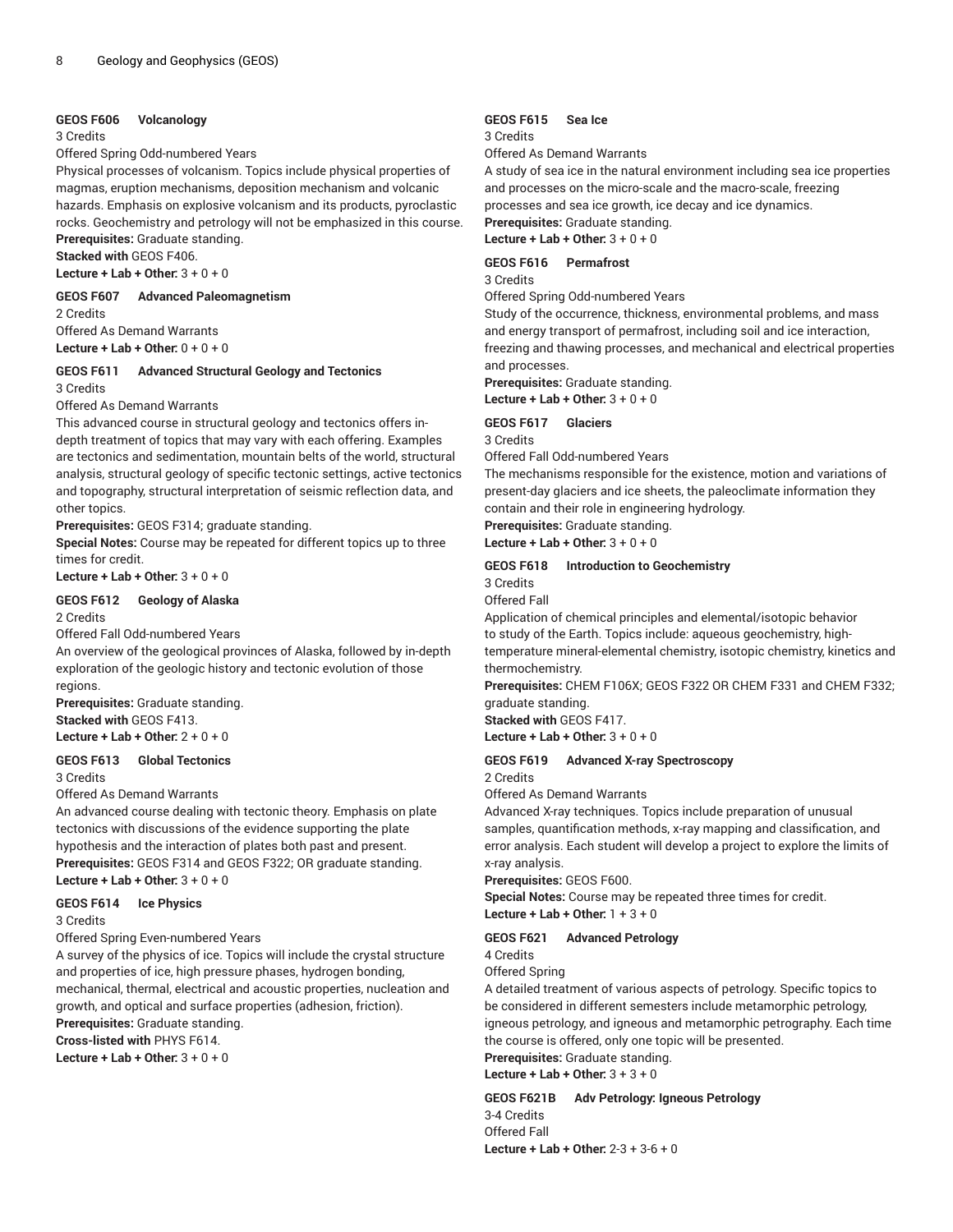#### **GEOS F621C Advanced Petrology**

#### 3-4 Credits

An advanced course providing a detailed treatment of various aspects of petrology. Specific topics to be considered in different semesters include: (A) metamorphic petrology, (B) igneous petrology, and (C) igneous and metamorphic petrography. Each time the course is offered, only one topic will be presented.

**Prerequisites:** Graduate standing. **Lecture + Lab + Other:** 2-3 + 3-6 + 0

**GEOS F622 Digital Image Processing in the Geosciences** 3 Credits

Offered Spring Odd-numbered Years

Image processing and analysis techniques to monitor and understand the Earth system. Geoscience applications to be addressed include thinsection analysis, remote sensing of geohazards and geomorphometry. Apart from lectures and demonstrations, the advantages and drawbacks of image processing techniques will be evaluated through exercises and a course project.

**Lecture + Lab + Other:** 3 + 0 + 0

#### **GEOS F624 International Volcanological Field School**

3 Credits

Offered Summer

A field-based course that takes students to designated volcanoes and provides an opportunity to learn about volcanic processes through direct examination of volcanic products. Specific location to be announced at registration. Course may be repeated for credit when location varies. Students registering for the class must complete the course application and provide a reference letter.

**Prerequisites:** graduate standing in volcanology. **Stacked with** GEOS F424.

**Special Notes:** Students must be in good health, capable of hiking for at least 20 km per day carrying heavy backpacks, and be willing to camp under primitive, remote and possibly uncomfortable conditions. **Lecture + Lab + Other:** 2 + 1 + 0

#### **GEOS F626 Applied Seismology**

4 Credits

#### Offered Spring Even-numbered Years

Presentation of modeling techniques for earthquakes and Earth structure using wave propagation algorithms and real seismic data. Covers several essential theories and algorithms for applications in seismology, as well as the basic tools needed for processing and using recorded seismograms. Topics include the seismic wavefield (body waves and surface waves), earthquake moment tensors, earthquake location and seismic tomography. Assignments require familiarity with vector calculus, linear algebra and computational tools such as Matlab. **Prerequisites:** MATH F253X; MATH F314.

**Lecture + Lab + Other:** 3 + 3 + 0

#### **GEOS F627 Inverse Problems and Parameter Estimation** 3 Credits

Offered Spring Odd-numbered Years

An inverse problem uses observations to infer properties of an unknown physical model. One example is how seismometer recordings can be used to infer the location of an earthquake. This course covers inverse theory and methods for solving inverse problems, including numerous examples arising in the natural sciences. Topics include linear regression, method of least squares, discrete ill-posed inverse problems, estimation of uncertainties, iterative optimization, and probabilistic (Bayesian) and sampling approaches. Assignments and computational laboratory exercises require familiarity with linear algebra and computational tools such as Matlab.

**Prerequisites:** MATH F253X; MATH F314. **Cross-listed with** PHYS F625. **Lecture + Lab + Other:** 2 + 3 + 0

#### **GEOS F628 Elementary Scanning Electron Microscopy** 1 Credit

Offered Spring

Basic theory and operating procedures for scanning electron microscopy. Includes sample preparation, imaging and qualitative elemental analysis. Biological and nonbiological applications are covered.

**Prerequisites:** Graduate standing.

**Stacked with** GEOS F428. **Lecture + Lab + Other:** 0.5 + 1.5 + 0

#### **GEOS F629 Geologic Hazards and Natural Disasters** 3 Credits

Offered Spring Odd-numbered Years

Examination of hazardous geologic processes which produce natural disasters, including volcanism, tectonism, flooding, etc. Includes scientific approaches to evaluating the magnitude and probability of risk from future hazardous events.

**Prerequisites:** Graduate standing.

**Lecture + Lab + Other:** 3 + 0 + 0

# **GEOS F631 Foundations of Geophysics**

4 Credits Offered Fall

Applications of continuum mechanics, heat flow theory, and potential theory to geophysical, geologic and glaciological problems. Topics such as postglacial rebound, non-Newtonian fluid flow, thermal convection, stress-relaxation, rheology of earth materials, gravity, and magnetics will be discussed. Emphasis will be placed on methods and tools for solving a variety of problems in global and regional geophysics and the geophysical interpretation of solutions.

**Prerequisites:** Graduate standing.

**Recommended:** GEOS F419; MATH F302; MATH F314. **Stacked with** GEOS F431.

**Lecture + Lab + Other:** 3 + 3 + 0

#### **GEOS F633 Aqueous and Environmental Geochemistry** 3 Credits

Offered Spring Odd-numbered Years

Chemistry of aquatic and terrestrial environments, including thermodynamic, kinetic and structural principles applied to aqueous geochemical systems. Emphasis on aqueous speciation and heterogeneous interactions (e.g., dissolution/precipitation and sorption) involved in the partitioning, transformation and transport of chemical species in the environment.

**Prerequisites:** CHEM F331 or Graduate standing.

**Cross-listed with** CHEM F609.

**Lecture + Lab + Other:** 3 + 0 + 0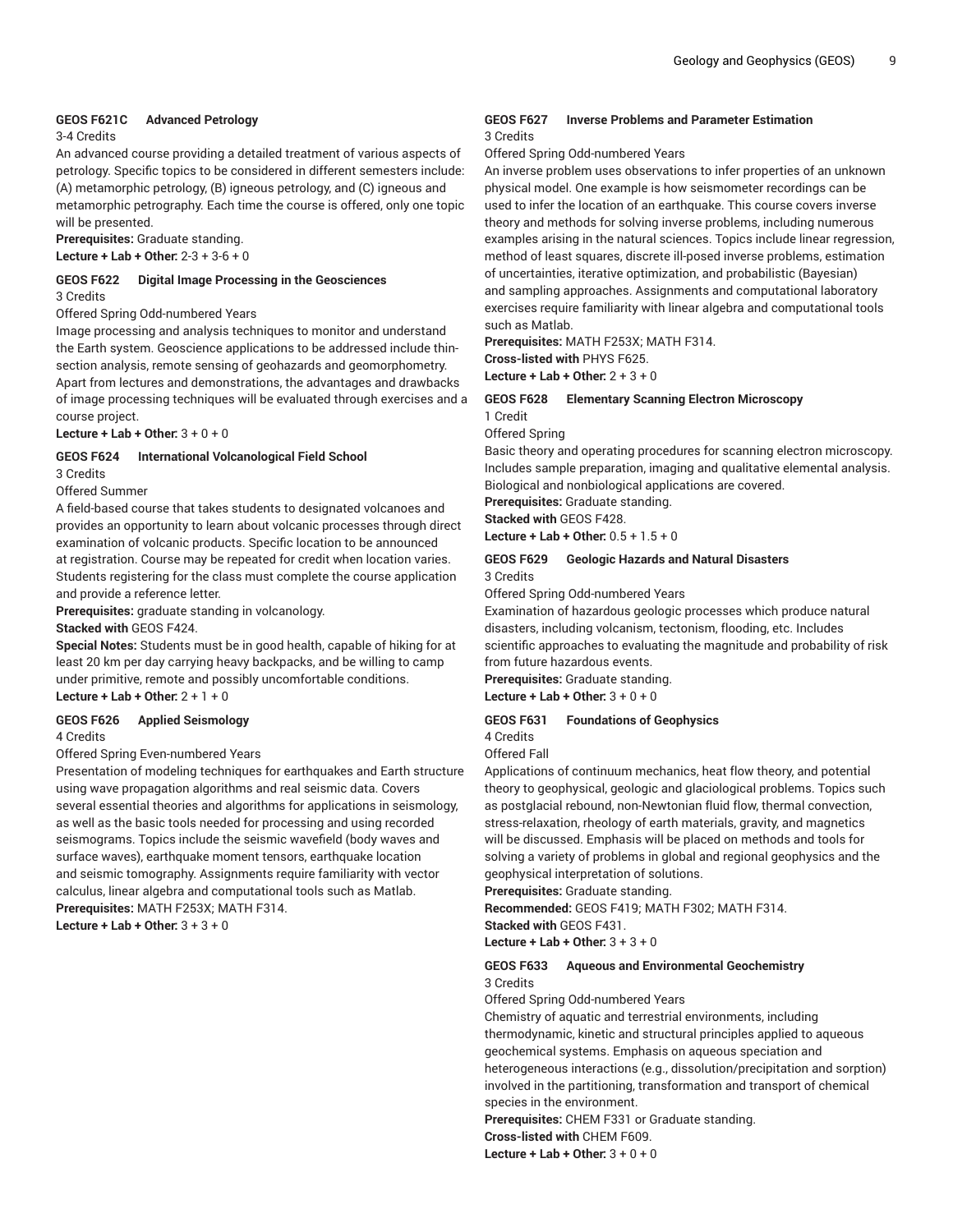#### **GEOS F635 Advanced Economic Geology**

#### 1-4 Credits

Offered As Demand Warrants

An advanced course providing an in-depth treatment of various aspects of economic geology. Topics vary by semester and include ore microscopy, industrial minerals, economics of minerals, geochemistry of ore deposits, fossil fuel exploration, and detailed study of particular ore deposit types.

**Prerequisites:** Graduate standing. **Special Notes:** May be repeated for credit. **Lecture + Lab + Other:** 1-4 + 3 + 0

**GEOS F635D Geochemistry of Ore Deposits**

1-4 Credits Offered As Demand Warrants **Lecture + Lab + Other:** 1-4 + 3 + 0

#### **GEOS F635F Adv Econ Geology:Ore Deposits**

1-4 Credits Offered As Demand Warrants **Lecture + Lab + Other:** 1-4 + 3 + 0

#### **GEOS F636 Programming and Automation for Geoscientists**

2 Credits

Offered Fall

Basic concepts of computer programming and effective task automation for computers, with an emphasis on tools and problems common to the geosciences and other physical sciences. Use of Python, Jupyter Notebooks, shell scripting and command line tools, making scientific figures, maps and visualizations. Provided asynchronously remotely. **Prerequisites:** Graduate standing.

**Stacked with** GEOS F436.

**Lecture + Lab + Other:** 1 + 3 + 0

# **GEOS F637 Rock-Forming Minerals**

4 Credits

Offered As Demand Warrants

Examination of the rock-forming minerals; their structure and composition. Application of mineral data to problems in geochemistry, petrology and ore deposits. Laboratory involves analysis of minerals by various analytical techniques.

**Prerequisites:** GEOS F417 and permission of instructor; or graduate standing.

**Lecture + Lab + Other:** 3 + 3 + 0

**GEOS F638 Basin Analysis**

3 Credits

Offered As Demand Warrants

Examines sedimentary basins as a record of subsidence. Review and discuss techniques used to image basin stratigraphy as well as the quantitative techniques which can be used to recover basin history. **Prerequisites:** Graduate standing.

**Stacked with** GEOS F438.

**Lecture + Lab + Other:** 3 + 0 + 0

#### **GEOS F639 InSar and Its Applications**

3 Credits

Offered As Demand Warrants

Introduction to the concepts of repeat-pass spaceborne SAR interferometry. Practical use of the technique to derive displacements of the solid earth, glaciers and ice sheets to a precision of a few centimeters and accurate digital elevation models of the Earth's surface. **Prerequisites:** Basic remote sensing course.

**Cross-listed with** PHYS F639.

**Lecture + Lab + Other:** 2 + 2 + 0

#### **GEOS F640 Petrology of Carbonate Rocks** 4 Credits

Offered Spring Odd-numbered Years

Origin, depositional environments, diagenesis and classification of limestones, dolostones and related rocks.

**Prerequisites:** Graduate standing.

**Lecture + Lab + Other:** 3 + 3 + 0

#### **GEOS F643 Sandstone Depositional Environments** 3 Credits

Offered As Demand Warrants

Sedimentary depositional environments treating the hydrodynamics, sediment dispersal patterns and preservation potential of modern terrigenous clastic depositional environments and criteria for recognizing their ancient counterparts in the geologic record.

**Prerequisites:** GEOS F320 and GEOS F322; or graduate standing. **Lecture + Lab + Other:** 3 + 0 + 0

#### **GEOS F645 Petroleum Geology**

3 Credits

Offered As Demand Warrants

Examines the origin of petroleum, the geologic controls of its distribution and accumulation and the basic tools used in exploration and exploitation, including subsurface mapping, well logging and exploration geophysics.

**Prerequisites:** Graduate standing. **Cross-listed with** PETE F645.

**Stacked with** GEOS F445.

**Lecture + Lab + Other:** 3 + 0 + 0

#### **GEOS F647 Advanced Sedimentology and Stratigraphy** 3 Credits

Offered Spring Even-numbered Years

Various topics in sedimentology and stratigraphy. Specific offerings to be presented at various times include sequence stratigraphy and sealevel analysis, paleoclimatic and paleoceanographic analyses, sandstone petrology, thermal maturation and geohistory analysis of sediments. **Prerequisites:** Graduate standing.

**Lecture + Lab + Other:** 3 + 0 + 0

#### **GEOS F651 Quaternary Seminar** 3 Credits

Offered As Demand Warrants

Discussion of the Quaternary Period (relatively recent past -- spanning the past two million years) in order to gain a better understanding of the landscape, biota and climate of the present day. Quaternary studies are concerned with the historical dimension of the natural sciences. This seminar will range widely over diverse interdisciplinary subjects of Quaternary interest, such as paleoclimatology, paleobiogeography, vertebrate paleontology and sedimentology.

**Prerequisites:** Graduate standing.

**Cross-listed with** ANTH F651.

**Stacked with** ANTH F451; GEOS F452. **Lecture + Lab + Other:** 3 + 0 + 0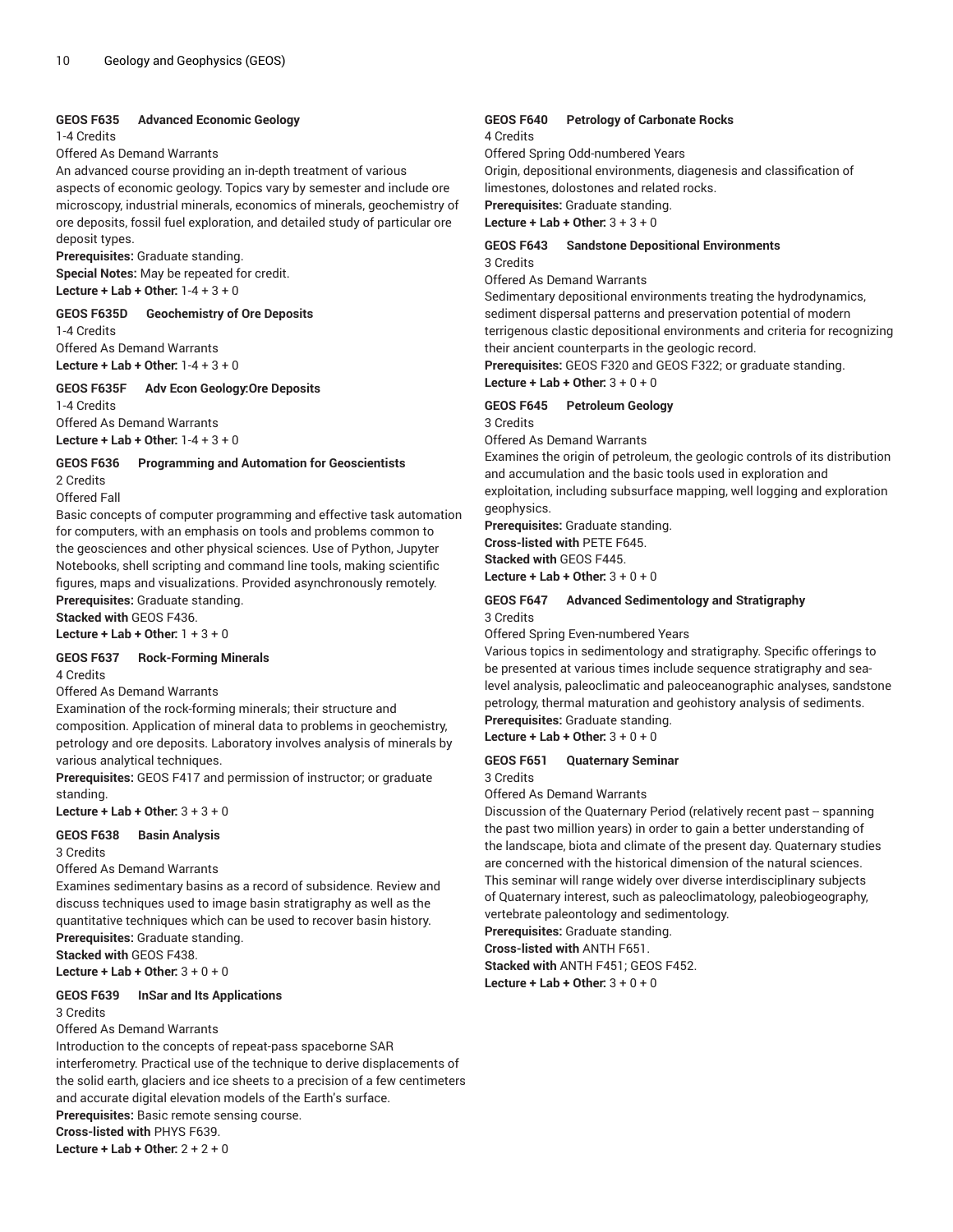# **GEOS F653 Palynology and Paleopalynology**

4 Credits

Offered Fall Even-numbered Years

Survey of the evolutionary record of palynomorphs and their uses in biostratigraphy and paleoclimatology. Focus on evolution of palynomorphs from Precambrian to the present and concurrent evolutionary developments of producing plants. Use of Quaternary palynofloras in reconstructing global climates. Labs involve collection of herbarium specimens, processing of fossil palynomorphs, study of type slides and a survey of palynofloras from each geologic period.

**Prerequisites:** Graduate standing.

**Stacked with** GEOS F453.

**Lecture + Lab + Other:** 3 + 3 + 0

#### **GEOS F654 Visible and Infrared Remote Sensing** 3 Credits

Offered Spring Even-numbered Years

In-depth coverage of the principles, physics, sensor technology, processing and applications of remote sensing in the visible and infrared region, including but not limited to electromagnetic spectrum, radiation laws, spectral signatures, atmospheric interactions, temperature emissivity estimation, analysis and feature extraction from data sets. The laboratory part of the course will provide hands-on experience on special processing techniques, and the possibility of using these techniques for a student-defined term project in areas of geology, volcanology, glaciology, hydrology, environmental sciences, etc.

**Prerequisites:** GEOS F422.

# **Lecture + Lab + Other:** 3 + 0 + 0

#### **GEOS F656 Paleopedology**

3 Credits

Offered As Demand Warrants

Origin, classification, composition, transportation, deposition and diagenesis of sediments. Emphasis on sedimentary processes, sedimentary petrology and interpretation of ancient sedimentary rocks. Not intended for Geoscience majors and does not substitute for Geos 322.

**Prerequisites:** Graduate standing.

**Stacked with** GEOS F456. **Lecture + Lab + Other:** 3 + 0 + 0

#### **GEOS F657 Microwave Remote Sensing** 3 Credits

Offered Spring Odd-numbered Years

The principles and applications of active and passive microwave remote sensing with emphasis on spaceborne remote sensing of the Earth's atmosphere, land and oceans. The laboratory section will provide handson experience on special processing techniques, and the possibility of using these techniques for a student-defined term project in areas of geology, volcanology, glaciology, hydrology, environmental sciences, etc. **Prerequisites:** GEOS F422.

**Lecture + Lab + Other:** 2 + 2 + 0

#### **GEOS F658 Applications of GPS and GIS in Geophysics** 3 Credits

Offered As Demand Warrants

Application of Geographic Information Systems (GIS) to geospatial problems in volcanology, glaciology, environmental mapping and other geophysical disciplines. Landscape classification, linear regression modeling, and manipulation of geodatabases using ESRI's ArcGIS software. Use of model builder and Python scripting to automate geospatial processing. Hands-on experience with recreational, mapping and survey-grade GPS receivers. Differential correction of GPS solutions using real-time and post-processing methods. Course is not available for audit.

**Prerequisites:** Graduate standing. **Stacked with** GEOS F458; GEOG F458. **Lecture + Lab + Other:** 2 + 3 + 0

**GEOS F660 The Dynamic Alaska Coastline** 3 Credits

Offered Spring Even-numbered Years

Alaska's diverse coastal system provides abundant ecosystem services and globally important resources. This course provides an interdisciplinary perspective on the dynamic coastal landscape of Alaska from Southcentral to the Arctic, and delves into the driving geological, oceanographic and climate processes shaping Alaska's past and present coastline. Through a semester long research projects students will learn how to measure and map coastal changes associated with natural and human perturbations. An overnight field trip will serve as an active learning opportunity to integrate course knowledge with hands-on field work.

**Prerequisites:** Graduate standing. **Cross-listed with** GEOG F660. **Stacked with** GEOG F460; GEOS F460. **Lecture + Lab + Other:** 3 + 0 + 0

#### **GEOS F666 Scientific Teaching** 2 Credits

Offered Spring Even-numbered Years

This course explores methods for teaching science at the university level. Emphasis is placed on methods of course design, instructional techniques, assessment and course management that have been shown by research to improve student learning. This course is intended for graduate students in the sciences who have an interest in improving their teaching skills. The course format will be a mixture of discussion, workshops and seminars. If the course is over-enrolled, priority will be given to teaching assistants who are assigned to teach large, introductory level (100 or 200 level) courses during the semester they are taking this course.

**Prerequisites:** Graduate standing.

**Lecture + Lab + Other:** 2 + 0 + 0

#### **GEOS F669 Geodetic Methods and Modeling** 3 Credits

Offered Fall Odd-numbered Years

Theory and application of modern geodetic tools to measure Earth's surface deformation with emphasis on GPS and InSAR. Basics of data processing. Evaluation of signals and modeling of their sources. Applications include magma systems, earthquake cycle, and hydro- and cryosphere. Labs in Python require programming experience (GEOS F636/ F436).

**Prerequisites:** MATH F314; GEOS F436 or GEOS F636; graduate standing. **Stacked with** GEOS F469.

**Lecture + Lab + Other:** 2 + 3 + 0